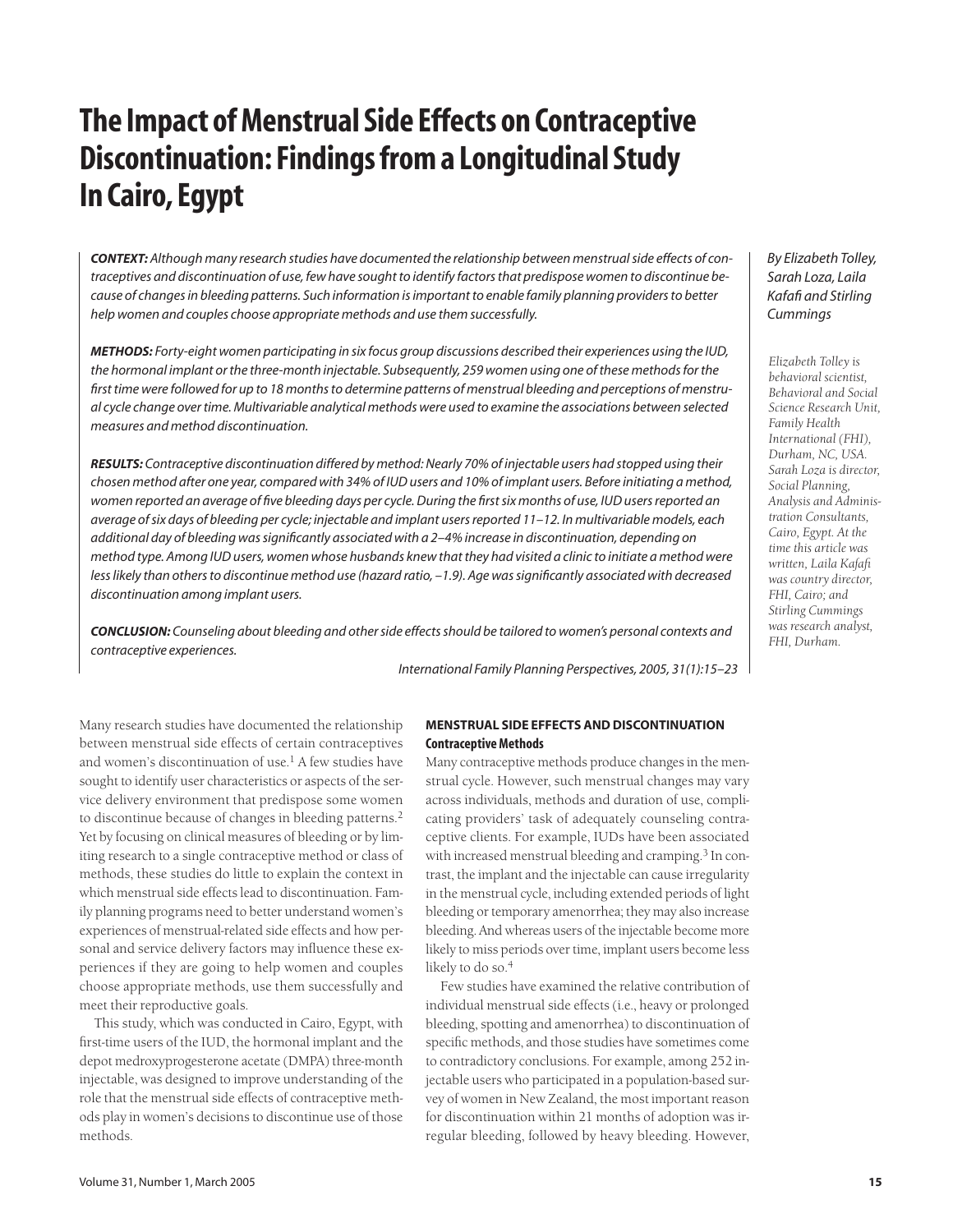amenorrhea was more frequently cited than any other menstrual side effect as a reason for discontinuing between two and five years after adoption.<sup>5</sup> In a randomized trial of two trimonthly injectables, amenorrhea was found to be a major reason for discontinuation of DMPA by 12 months.<sup>6</sup> In contrast, prolonged or heavy bleeding is the most frequently cited reason for discontinuation of the implant.<sup>7</sup> In addition, although some studies have compared bleeding patterns induced by similar types of contraceptive methods  $(i.e.,$  Norplant vs. Nestorone implants, $8$  one-month injectables,  $9$  or Net-En vs. DMPA trimonthly injectables<sup>10</sup>), only a few studies have compared menstrual patterns and their relationship with discontinuation across different classes of contraceptive methods.<sup>11</sup> Two such studies reported significantly lower discontinuation among implant users than among users of other methods, despite similar or even more pronounced menstrual cycle disturbances. The authors concluded that higher continuation rates might be related more to personal characteristics or service delivery factors than to bleeding patterns.

## *provider gives or withholds during initial counseling will help shape a new user's expectations about the method.*

*The information*

*about bleeding*

*and other side*

*effects that a*

## **Women's Characteristics and Perceptions**

A seminal study conducted in the early 1980s suggested that women's perceptions of menstrual cycle change might explain decisions to stop using a contraceptive method better than the actual quantity or duration of blood loss.12 Since then, however, few studies have attempted to understand how women perceive menstrual changes or to identify individual characteristics or circumstances that influence women's ability to tolerate menstrual side effects. In a reanalysis of data from a multicenter IUD trial, Muslim women were more likely than Protestant women, and women with no formal education were more likely than those with some education, to discontinue use due to bleeding and pain.<sup>13</sup> Findings from a qualitative study in Senegal suggest that women's fertility intentions might influence their willingness to tolerate the menstrual side effects of contraceptives.<sup>14</sup> Among new injectable users in Bolivia, those with fewer children were more likely to discontinue using the method than were those with four or more children; in addition, women who believed that menstruation was important to maintain good health were more likely than others to discontinue the method.<sup>15</sup>

## **Service Delivery Factors**

Providers' attitudes are likely to influence women's perceptions of bleeding changes in a number of ways: For example, according to a 1996 Egyptian study of provider counseling on the injectable, more than half of physicians, nurses and midwives believed that women should use the method only if they desired no more children. Many of those providers felt that persistent amenorrhea might lead to sterility or other health problems. In such cases, family planning providers are likely to steer clients away from methods that might otherwise be suitable for them.<sup>16</sup>

On the other hand, providers sometimes minimize the menstrual and other side effects associated with certain methods: For example, some implant users in Senegal complained that providers neglected to tell them about some or any menstrual side effects, or simply told them not to worry.17 The information about bleeding and other side effects that a provider gives or withholds during initial counseling will help shape a new user's expectations about the method.

Literature on quality of care in family planning suggests that providers' interactions with clients, including the kinds of information they provide, influence contraceptive continuation rates;18 however, the evidence for this link is spotty. For example, several studies found that injectable users who received intensive structured counseling, including information about the possible hormonal side effects, discontinued their method at lower rates than did those who received routine counseling.<sup>19</sup> Recent evaluation studies in the Philippines and Senegal, however, failed to show a link between discontinuation and client-centered services that emphasized information on method side effects and their management.<sup>20</sup> In any case, few studies have specifically examined how providers counsel women about menstrual side effects or evaluated how counseling affects the relationship between side effects and discontinuation.

This study addresses gaps in the literature by examining not only a range of reported menstrual side effects across time, but also women's perceptions of menstrual cycle change. It assesses the influence of personal characteristics and service delivery factors on the relationship between menstrual effects and discontinuation, and considers how these relationships might differ across contraceptive methods.

## **METHODS**

Data for this study came from three sources. First, we collected qualitative data in November 1998 from six focus group discussions with current IUD, injectable and implant users; additional qualitative data were collected from indepth interviews with six participants of the focus group discussions who complained of excessive bleeding and with five family planning providers. Some of the topics explored included general experiences using contraceptive methods, experience of and attitudes toward menstrual changes occurring during contraceptive use, partners' roles in decisions to adopt and continue to use contraceptives, and counseling about and treatment of bleeding.

Second, we used data from a longitudinal study conducted from July 1999 to March 2001 among first-time users of each of the three contraceptive methods. Women were recruited from three public clinics in Cairo, Egypt, where all three methods were available. During the first six months of method use, women filled out menstrual diaries developed using the World Health Organization's recommendations for analysis of bleeding patterns.<sup>21</sup> At the admissions visit, women were given a diary and instructed to record either the presence or absence of bleeding each day, as well as to characterize each bleeding episode as spotting, regular bleeding or heavy bleeding. Women's menstrual diaries were reviewed and collected at the two-month follow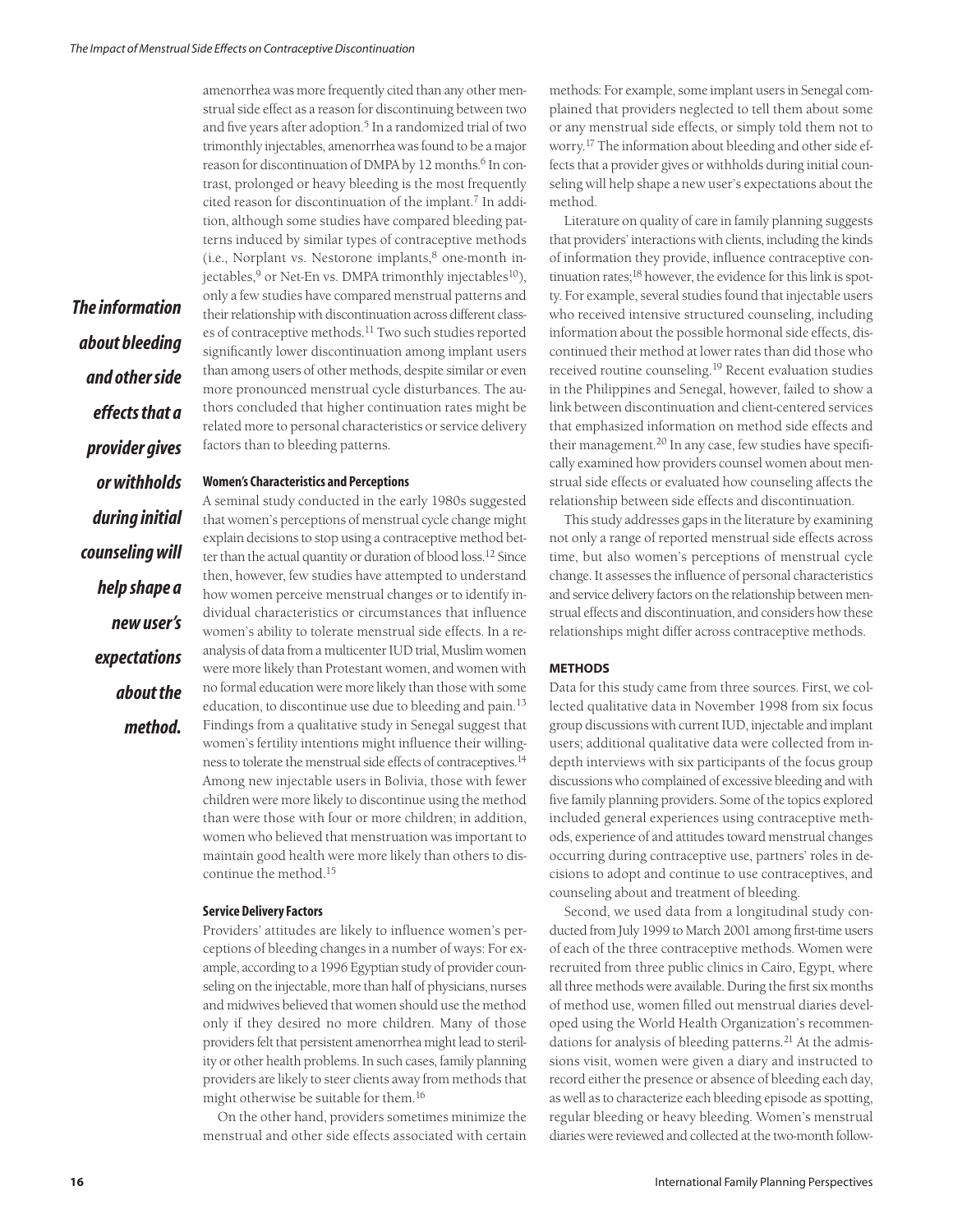up interview, and women were provided with a new diary in which to record menstrual data for the next four months. The diaries were collected again at the six-month followup visit.

Third, we used survey data collected from study participants over the course of 18 months. Trained interviewers administered a baseline survey to clinic clients on the day they accepted their new method. The survey asked women about their social and demographic characteristics, their menstrual history, the role of their husband and other individuals in their current method selection and whether they had received counseling before accepting their method. Follow-up interviews administered in women's homes at two, six, 12 and 18 months collected information on women's general attitudes toward the method since their last interview, their menstrual patterns and perceptions of menstrual cycle change, their experience of side effects in addition to bleeding, the effect of menstruation on their daily routines and their treatment of bleeding. In addition, women who discontinued before 18 months were asked about their reasons for stopping the method and about future family planning intentions.

The field team made intensive efforts to follow women. Consequently, during the 18-month study, only 24 women (9%) were lost to follow-up. There was no loss after the second interview at six months, and the number of women lost to follow-up did not differ greatly by type of contraceptive method. Also, women who could not be contacted did not differ significantly from others in terms of age, education, total number of children or desire for no more children.

## **Measures**

*•Dependent variable.* For the longitudinal study, a continuous dependent variable was created to capture the total number of days of method use. For women who were using the IUD or the implant, this variable was calculated by subtracting the date of study admission from the date of the 18-month follow-up visit or from the date they had their contraceptive method removed, whichever came first. For injectable users who remained in the study for 18 months, length of use was calculated in the same manner as for IUD and implant users; however, for those who discontinued the method early, the variable was calculated by subtracting the admissions date from the date of last injection and then adding an additional 90 days.

*•Independent variables.* We assessed four independent variables related to menstrual bleeding: bleeding intensity, bleeding length, perception of menstrual cycle change and typical number of days of menstrual bleeding at baseline. Bleeding intensity was a four-category, ordinal variable based on information from the menstrual diaries; women recorded bleeding on each day as none, spotting, regular or heavy. Bleeding length was a continuous variable that measured women's number of consecutive days of menses in their last completed cycle. Days were considered consecutive if there were fewer than two nonbleeding days between

them.22\* Information on women's perception of menstrual cycle changes was determined by asking "Have you experienced any changes in your menstrual cycle since the last time we spoke?" Those who answered "yes" were asked to choose what kinds of changes they had experienced from a list of potential changes. Finally, a continuous variable measuring women's typical number of bleeding days per cycle before beginning their contraceptive method was used to establish a baseline and, therefore, control for individuals' normal menstrual patterns.

*•Other variables.* Additional variables were included to examine potential relationships with the dependent variable. These included measures of personal characteristics (i.e., age, parity, desire for more children, expectations about bleeding, husband's support of family planning and his knowledge of the contraceptive visit), physical and emotional characteristics (i.e., pain, fatigue and anxiety), and service delivery characteristics (i.e., general counseling and information about bleeding).

## **Analysis**

Survey and diary data were entered in EpiInfo 6 and then exported to SAS 8.2 for data cleaning and analysis. We computed descriptive statistics (including means and ranges for continuous variables, and frequencies for categorical variables) for each wave of data collection. We conducted multivariable analyses to examine the effect of baseline and time-dependent measures on discontinuation regardless of cause using a nonproportional hazards model (an extension of the Cox model) in SAS. This approach was chosen because time-dependent covariates could change at different rates for different respondents, given that information was repeatedly collected from each participant until loss to follow-up, discontinuation or completion. We built final models using a backward elimination technique. When interactions were determined to be significant, we included the main effects of that interaction in the model. We further validated the findings from the multivariable analyses by rerunning models including only data from continuers and those who discontinued because of menstrual changes (i.e., eliminating data from women who discontinued for other reasons.)

The analysis of the diary data required estimating the menstrual cycle for each study participant. For this analysis, we considered two days without menstrual bleeding followed by one day of bleeding to indicate the initiation of a menstrual cycle. Use of this definition made it possible to summarize bleeding extent and length for each cycle and, therefore, for each group of respondents using a specific method.

<sup>\*</sup>Some respondents were menstruating at the time of their survey visit; therefore, it was not possible to obtain information on their complete menstrual periods. In these cases, we used diary data to impute values for the survey database. To be sure the two data sources were equivalent, we compared nonmissing values of menstrual length from the survey data with corresponding values from the diary data. We used a matched pairs experiment to test differences for significance. According to the analysis, values for individual respondents in the diary and the survey data were not significantly different.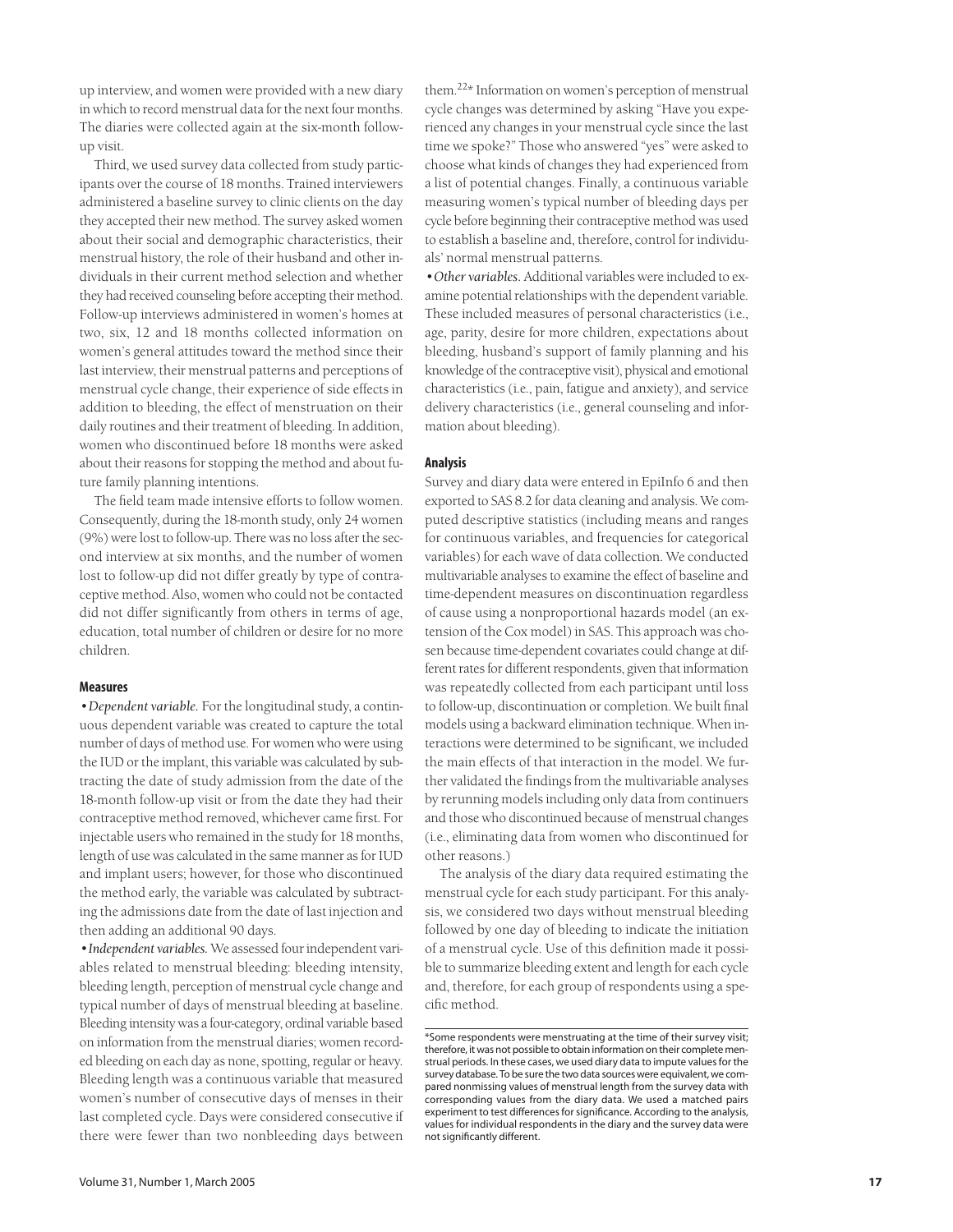## **RESULTS**

## **Social and Demographic Characteristics**

Forty-eight women participated in focus group discussions during the formative phase of research. Women participating in the IUD and implant focus group discussions were, on average, 33–34 years old; injectable users had a mean age of nearly 39 years. Overall, across all three groups, women had an average of four children. At least two-thirds of IUD and implant users had no formal schooling, compared with fewer than half of injectable users. IUD and injectable participants had been using their method for an average of 3.0–3.5 years; on average, implant users had been using their method for less than one year.

A total of 259 women participated in the longitudinal study—103 IUD users, 87 injectable users and 69 implant users. Based on t tests of all possible pairwise comparisons, women's social and demographic characteristics differed significantly across method-use groups (Table 1). On average, women using the implant were 31.9—about two years older than injectable users (29.8) and almost seven years older than IUD users (25.1). Compared with other women, implant users had the greatest mean number of children (3.6), were the least likely to want another child (12%) and the most likely to have used a family planning method in the past (96%). Also, women using the implant had significantly less education than women in the other two groups. Because of baseline differences in the characteristics of women using the three contraceptive methods, we created separate analytical models of discontinuation for each method.

## **Influence of Method on Discontinuation**

Discontinuation rates differed across methods: At six months, 47% of injectable users had stopped using their chosen method, compared with 22% of IUD users and 9% of implant users. By month 12, nearly 69% of injectable users had discontinued use, compared with 34% of IUD users and 10% of implant users. And by the end of the study, these proportions were 90% for injectable users, 52% for IUD users and 19% for implant users.

## *TABLE 1. Selected characteristics of survey respondents, by contraceptive method, Cairo, 1999–2001*

| Characteristic            | All<br>$(N=103)$ | <b>IUD</b><br>$(N=259)$ | Injectable<br>$(N=87)$ | Implant<br>$(N=69)$ |
|---------------------------|------------------|-------------------------|------------------------|---------------------|
| <b>Means</b>              |                  |                         |                        |                     |
| Age (yrs.)                | 28.5             | 25.1                    | 29.8                   | 31.9                |
| No. of children           | 2.5              | 1.6                     | 2.6                    | 3.6                 |
| <b>Percentages</b>        |                  |                         |                        |                     |
| Education                 |                  |                         |                        |                     |
| None                      | 21               | 15                      | 20                     | 33                  |
| Primary or secondary      | 69               | 70                      | 75                     | 58                  |
| >secondary                | 10               | 15                      | 5                      | 9                   |
| Might like another child  | 45               | 72                      | 40                     | 12                  |
| Ever used family planning | 67               | 35                      | 82                     | 96                  |

*Note:* Significant differences (p<.05) found for pairwise comparisons of methods on all social and demographic characteristics, except education level of IUD and injectable users.

#### *TABLE 2. Patterns of menstrual bleeding among contraceptive users during the first six months of use, by method*

| Pattern                                      | <b>IUD</b><br>$(N=97)$ | Injectable<br>$(N=72)$ | Implant<br>$(N=57)$ |
|----------------------------------------------|------------------------|------------------------|---------------------|
| Average no. of cycles<br>Average days of any | 4.8                    | 2.5                    | 3.5                 |
| bleeding per cycle<br>Days of bleeding       | 6.1                    | 11.4                   | 11.8                |
| None                                         | 25.1                   | 48.2                   | 66.3                |
| Spotting                                     | 2.2                    | 6.0                    | 3.7                 |
| Regular                                      | 2.7                    | 3.8                    | 6.0                 |
| Heavy                                        | 1.2                    | 1.6                    | 2.2                 |

## **Changes in Menstrual Bleeding**

In the focus group discussions, women reported having experienced changes in the duration and intensity of bleeding after initiating method use; these changes seemed to differ by method. The majority of IUD users described increases of several days in the length of their usual periods. Some also described heavier bleeding. For example, one 26-year-old woman who had been using the IUD for about eight months said "It changed. Before the IUD, it came every 20–25 days and stayed for four days. Now it is heavy for seven days and has been for the past two or three months." Other IUD users further characterized this heavy bleeding as "thick," "the color of meat" or like a "hemorrhage."

Likewise, six implant users suggested that their periods had increased and become heavier since adopting the method; however, their descriptions of bleeding episodes were often less predictable than those of IUD users. Women described long periods without bleeding followed by "flooding." Some reported bleeding so severe that they could not even walk. Others described long stretches of bleeding: One 33-year-old woman remarked: "When I have my menses, it's heavy and may last the whole month. …I change up to 10 times a day, and it comes down in clots."

In contrast, six out of 12 implant users and most injectable users had experienced decreased bleeding as a result of their method. Some women reported that their periods had stopped altogether, whereas others described their periods coming as "traces" or "signs." A 47-year-old injectable user who had been using the method for two years gave this description of her menstrual bleeding: "Two or three drops, then it stopped for four months. And it came again for a while, and then stopped. I mean that when the injection is due, it gives me a sign. It comes down as a drop or two. …The first two cycles I had spotting. Then it stopped altogether."

Diary data provide further evidence of changes in menstrual bleeding during the first six months of method use. IUD users tended to experience fairly regular cycles (Table 2). On average, they menstruated about once per month; bleeding lasted for six days, of which 1.2 days were characterized as heavy. In contrast, implant and injectable users recorded greater variation: Some women experienced long periods of bleeding or spotting, whereas others reported no bleeding after method initiation. Injectable and implant users had fewer menstrual cycles than IUD users (2.5 and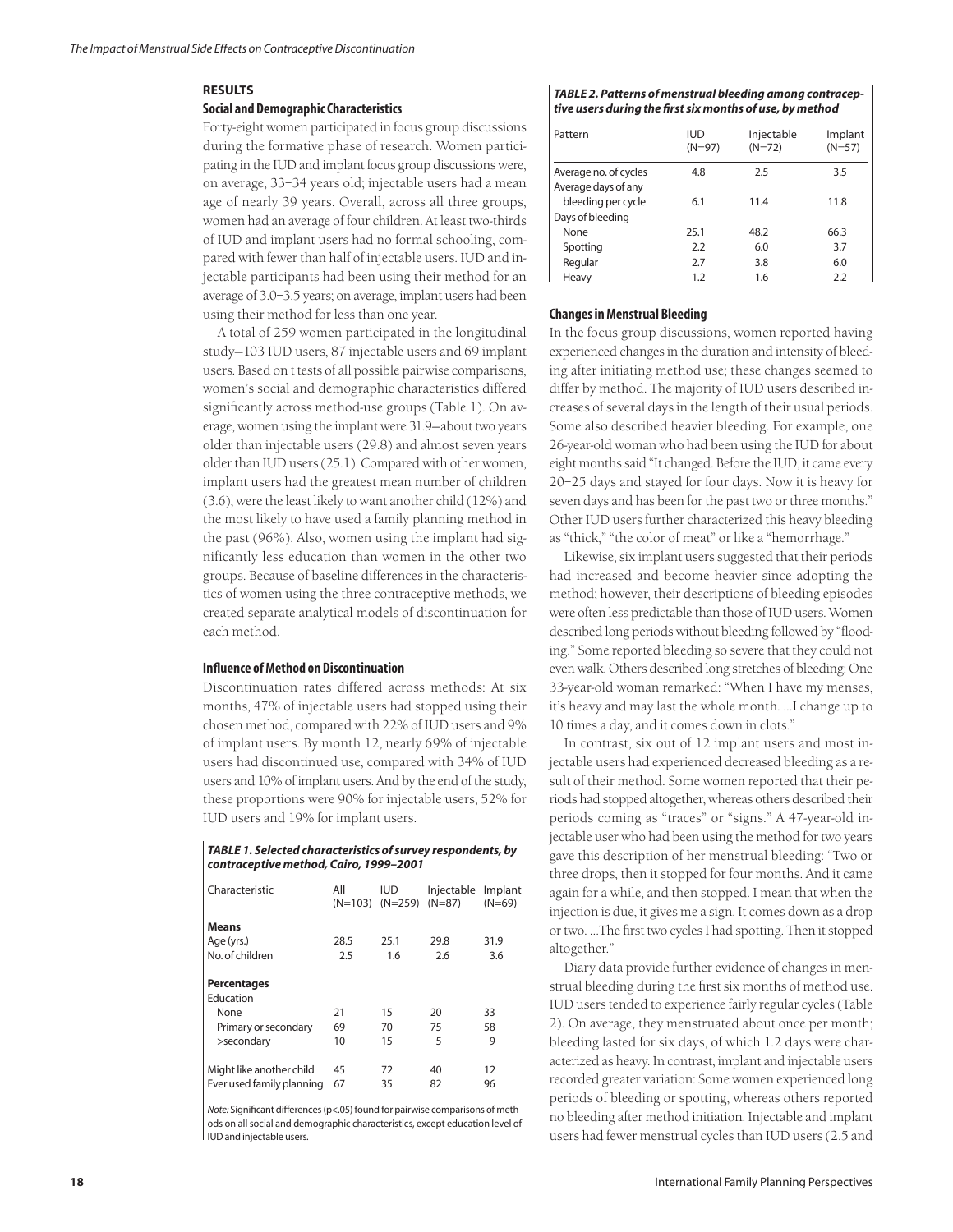3.5 vs. 4.8), but their periods lasted for almost twice as many consecutive days (11.4 and 11.8 vs. 6.1) and had more heavy days (1.6 and 2.2 vs. 1.2). Finally, implant users recorded the highest ratio of regular to heavy days in each menstrual period, whereas injectable users noted the most days of spotting (6.0).

In contrast to diary data, survey data provide intermittent snapshots of the menstrual experiences of women who continued using their method for up to 18 months. Before beginning their method, participants had cycles that consisted, on average, of five days of menstrual bleeding followed by 25 days of no bleeding (Figure 1); women who chose the implant had a longer duration of bleeding (5.7 days) than those who chose the injectable (4.9 days) or the IUD (4.6 days). Over time, patterns in the mean duration of menstrual bleeding varied substantially across the three contraceptive methods. Among women who chose the IUD, the number of bleeding days increased slightly once they began the method, but stabilized over time. In contrast, women using the two long-acting hormonal methods reported sharp swings in menstrual patterns. During the first several months, implant and injectable users experienced dramatic increases in the length of bleeding episodes. Continuing implant and injectable users subsequently reported sharp declines in bleeding; however, these declines may be exaggerated, given the possibility that women with longer periods discontinued earlier than those with shorter periods. Finally, between 12 and 18 months, the proportion of implant users reporting some bleeding increased, and the mean number of bleeding days again rose, whereas women continuing injectable use reported further declines in average number of bleeding days.

Some women using each method recorded extremely long bleeding episodes after initiating their methods. At least one IUD user reported bleeding for 45 consecutive days (not shown); the maximum number of consecutive bleeding days was 177 for implant users and 86 for in-





*TABLE 3. Percentage of contraceptive users who reported perception that their menstrual cycle had changed and who worried about change, by method, according to follow-up visit*

| Visit and report       | Total     | iud      | Injectable | Implant  |
|------------------------|-----------|----------|------------|----------|
| 2 mos.                 | $(N=232)$ | $(N=89)$ | $(N=80)$   | $(N=63)$ |
| Felt cycle had changed | 72        | 46       | 90         | 86       |
| Worried about change   | 26        | 20       | 31         | 29       |
| 6 mos.                 | $(N=169)$ | (N=72)   | $(N=40)$   | (N=57)   |
| Felt cycle had changed | 43        | 33       | 60         | 42       |
| Worried about change   | 14        | 13       | 10         | 18       |
| 12 mos.                | $(N=143)$ | $(N=63)$ | $(N=24)$   | $(N=56)$ |
| Felt cycle had changed | 22        | 25       | 4          | 25       |
| Worried about change   | 4         | 6        | 0          | 4        |
| 18 mos.                | $(N=105)$ | (N=46)   | $(N=8)$    | $(N=51)$ |
| Felt cycle had changed | 35        | 33       | 13         | 41       |
| Worried about change   | 20        | 15       | 13         | 25       |

jectable users. By six months, the maximum reported length of bleeding episodes had decreased for all methods, but remained high—17 days for IUD users, 48 days for implant users and 35 days for injectable users.

## **Perceptions of Bleeding Change**

The study examined whether women perceived changes in their menstrual cycles after beginning method use, and if so, what kinds of changes they noticed and worried about. In the focus group discussions, women sometimes seemed to have adjusted their perceptions of normalcy in response to changes in their menstrual cycles. For example, one injectable user who reported bleeding for about 9–10 days every three months, but who used to bleed for about three days a month before initiating the method, explained: "When I calculated it, I said 'This is correct.' It all comes at once. The three months come in one month, then it is normal."

According to the survey data, 72% of women noticed menstrual changes during the first two months after initiating their new method (Table 3), but only 26% worried about changes. Over the first 12 months, the proportion of women reporting that their cycle was different from the last time they were interviewed declined, and progressively smaller proportions of women who did perceive changes worried about them. Between 12 and 18 months, however, perceptions and worries related to menstrual changes increased among continuing IUD and implant users. Women were more likely to worry about increases than about decreases in the number of days or volume of bleeding (not shown).

## **Influence of Bleeding Changes on Discontinuation**

Women who discontinued method use were asked to give their most important reasons for stopping. More than 40% of discontinuers of each method cited heavy or long menstrual bleeding as one of the most important reasons (not shown). In addition, lack of menstrual bleeding was mentioned by almost one-third of injectable discontinuers. Although nearly half of implant discontinuers cited other side effects as an important reason for discontinuing the method,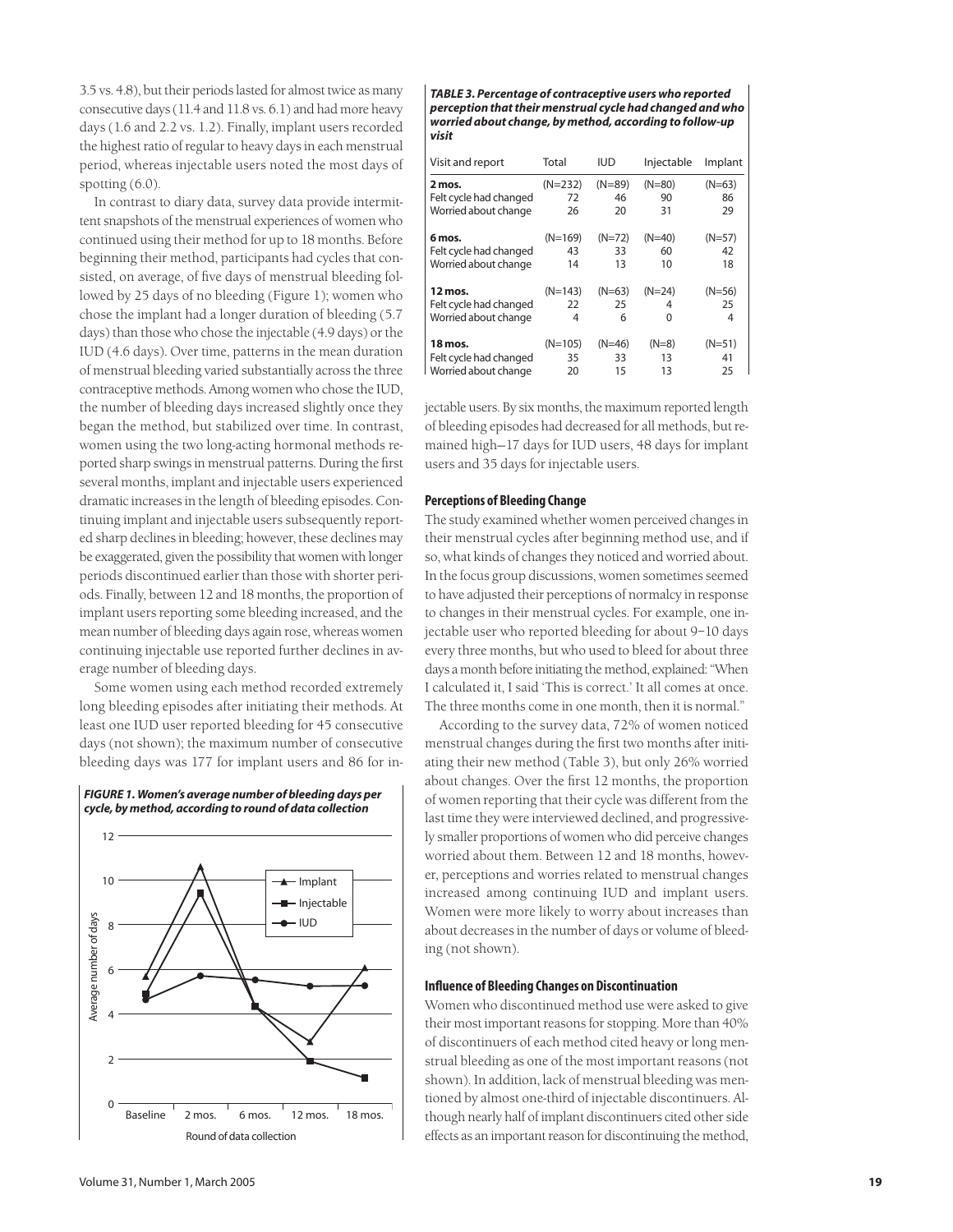| TABLE 4. Hazard ratios from Cox regression models predict- |
|------------------------------------------------------------|
| ing the likelihood of contraceptive discontinuation, by    |
| method, according to selected characteristics              |

| Characteristics                      | IUD       | Injectable | Implant   |
|--------------------------------------|-----------|------------|-----------|
| Age                                  | 0.96      | 1.00       | $0.85*$   |
| Baseline bleeding length             | 1.01      | 1.18       | 1.11      |
| Perception of menstrual cycle change | 1.01      | 0.74       | 3.51      |
| Follow-up bleeding length            | $1.03*$   | $1.04***$  | $1.02*$   |
| Husband's knowledge of clinic visit  | $0.15***$ | 1.19       | na        |
| Received initial counseling          | 1.98      | 1.60       | 0.39      |
| Bleeding length x counseling         | 1.03      | 0.99       | $1.18***$ |
|                                      |           |            |           |

\*p<.05. \*\*p<.01. *Notes:* na=not applicable. The husband's knowledge variable was not included in the implant model because of lack of variation.

none mentioned desire for pregnancy. However, this was a factor for 7% of women who stopped using the injectable and 20% who discontinued the IUD.

Using menstrual diary data, we examined whether there were differences between continuers and discontinuers (as of six months of use) in the proportion of total days recorded for each level of bleeding. Compared with IUD and implant discontinuers, women who continued using those methods recorded a significantly greater proportion of nonbleeding to total days (not shown). In addition, implant continuers recorded a significantly smaller ratio of regular and heavy bleeding days to total days than did discontinuers. There were no such differences between women who continued using the injectable and those who did not.

Finally, we conducted multivariable analyses of the survey data to determine whether personal characteristics, spousal attitudes or knowledge, or having received counseling at method initiation helped explain the relationship between bleeding length and discontinuation. Bleeding length was the only factor that independently predicted discontinuation among users of all three methods (Table 4): With all other variables in the model held constant, each additional day of bleeding increased the likelihood of discontinuation by approximately 2% for implant users, 3% for IUD users and 4% for injectable users. Women who reported more than 15–20 days of bleeding had an elevated risk of discontinuation, no matter what method they were using (not shown).

Bleeding length was the only predictor of discontinuation for injectable users. Among IUD users, however, women whose husbands knew that they had visited a clinic to initiate a method were less likely than others to discontinue method use (hazard ratio, 0.2). Husband's knowledge was not included in the implant model, because all but a few husbands of implant users were aware of their wife's visit to initiate the method. The relative importance of husband's knowledge for IUD users is likely explained by the fact that IUD users were, on average, 5–7 years younger than other women, had fewer children and were less experienced in contraceptive use. Therefore, such women would be less likely than others to make independent decisions about whether or which contraceptive method to use, or even about whether they could visit the clinic or market.

In addition to bleeding length, two other variables pre-

dicted implant discontinuation—age and counseling. Older women were significantly less likely than younger women to discontinue implant use (0.9). The relationship between counseling and discontinuation was more complex. For example, as a main effect, counseling (or lack of counseling) did not predict discontinuation for any of the three methods. In interaction with bleeding length, however, it significantly predicted implant discontinuation (1.2). The relationship between counseling and discontinuation of implant use might at first seem counterintuitive. Among implant users who had not received counseling before initiating their method, each additional day of bleeding increased the likelihood of discontinuation by about 2%. In contrast, among women who had been counseled, each additional day of bleeding increased the likelihood of discontinuation by approximately 20%.

## **The Counseling Conundrum**

Having received counseling before initiating a method appeared, at best, to be superfluous, or in the case of implant users, to exacerbate discontinuation. How do we explain this conundrum? Both qualitative and quantitative data provide some context in which to examine the role of counseling on contraceptive discontinuation.

First, women did not always receive method-specific information before beginning a new contraceptive method. Indeed, fewer than half of survey participants (45%) indicated that they had received any information about their method prior to initiation (Table 5). Similarly, at least one or two women from each discussion group indicated that they were not told much about their method before obtaining it. In a comment that mirrored those of several others, an injectable user noted: "They checked my blood pres-

#### *TABLE 5. Percentage of contraceptive users who received counseling at the time of method initiation, by method, according to type of counseling*

| <b>Type</b>                                          | Total | <b>IUD</b>     | Injectable | Implant |
|------------------------------------------------------|-------|----------------|------------|---------|
| Any                                                  | 45    | 54             | 33         | 45      |
| ≥1 advantage†                                        | 88    | 98             | 59         | 97      |
| Long period of protection                            | 66    | 66             | 38         | 94      |
| Does not affect fertility<br>Effective in preventing | 24    | 48             | 0          | 3       |
| pregnancy<br>Does not affect                         | 15    | 9              | 10         | 29      |
| breast-feeding<br>Does not affect                    | 12    | 25             | 0          | 0       |
| menstrual cycle<br>Produces only temporary           | 10    | 5              | 7          | 19      |
| menstrual changes                                    | 9     | 20             | 0          | 0       |
| Is suitable for my health                            | 7     | $\overline{2}$ | 14         | 10      |
| ≥1 disadvantage†                                     | 40    | 20             | 79         | 39      |
| Causes irregular bleeding                            | 24    | 18             | 28         | 32      |
| Increases bleeding                                   | 8     | 7              | 14         | 3       |
| Stops menstruation                                   | 17    | $\overline{2}$ | 59         | 6       |
| Causes sterility                                     | 7     | 0              | 28         | 0       |

†List includes only specific advantages or disadvantages spontaneously mentioned by at least 5% of the total sample. *Notes:* 259 women (103 IUD users, 87 injectable users and 69 implant users) received any counseling; 116 women (56 IUD users, 29 injectable users and 31 implant users) were counseled about at least one advantage; and 46 women (11 IUD users, 23 injectable users and 12 implant users) were counseled about at least one disadvantage.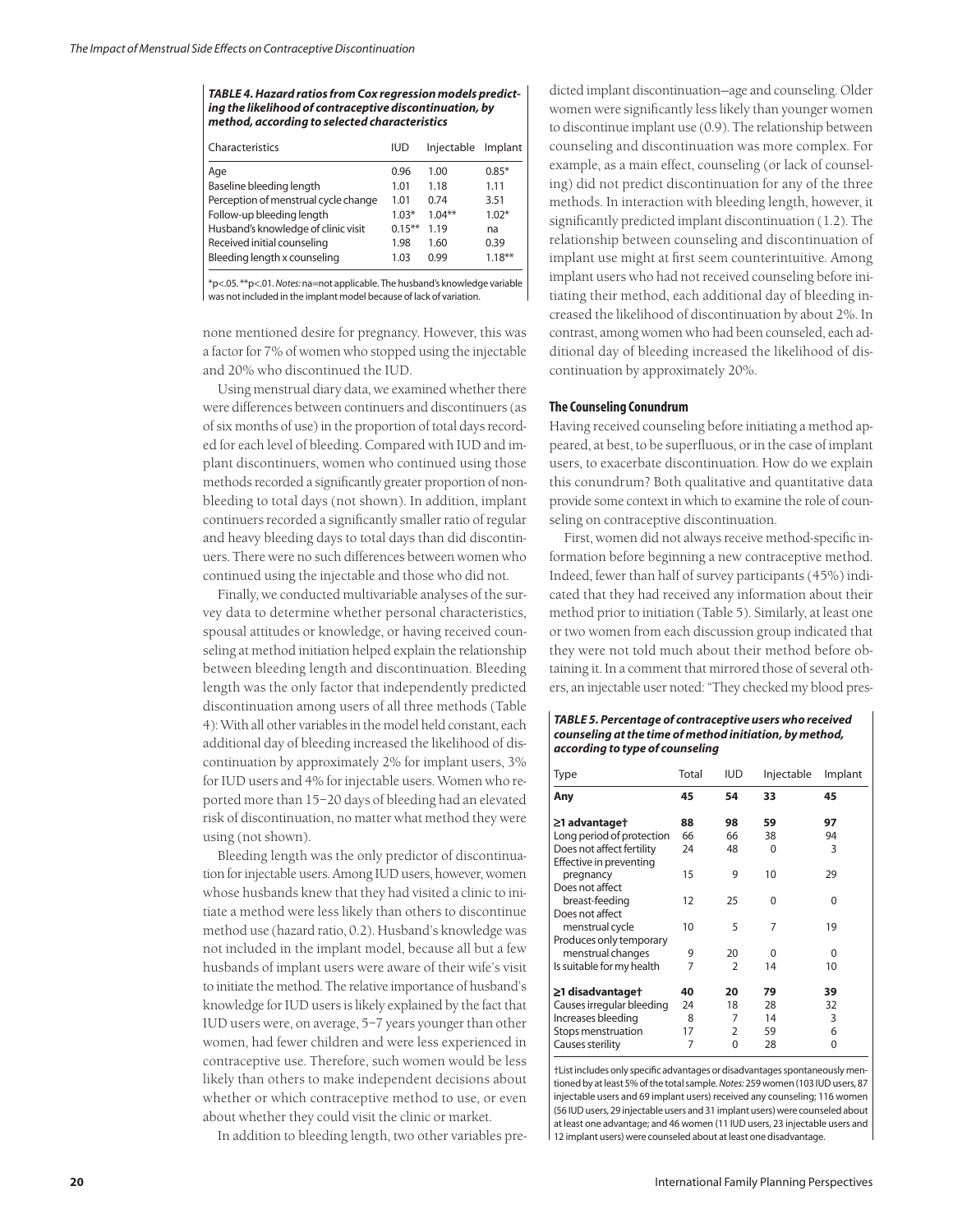sure, gave me a card and told me to come back every three months." According to an IUD user, "[The doctor] said I should check on it every now and then. That every time I felt anything, I should check on it." An implant user commented, "I asked [the doctor] if it had any side effects. She told me it was very good, so I told her fine, okay."

Perhaps this lack of counseling was not problematic for women who came to the clinic desiring a particular contraceptive method and armed with information from more experienced friends and family members. However, it is surprising that a lack of counseling did not emerge as an important predictor of discontinuation for first-time IUD users, who tended to be younger and to have less experience with contraceptive use.

Second, it appears that some women who received counseling were provided with only partial information about their chosen method. The survey data indicated that greater proportions of IUD and implant users who had been counseled had been told about the method's advantages than its disadvantages. For implant users, the advantages mentioned included both factual information (e.g., its long period of protection) and inaccurate information (e.g., that the method does not affect the menstrual cycle). In contrast, injectable users who had received counseling were more likely to have been told about the method's disadvantages than its advantages.

Data from in-depth interviews reinforce the picture of incomplete counseling. For example, discussing her approach to counseling a client about the injectable, one provider explained: "We let her know that the period will stop and that's a normal thing. And I explain the menstrual period to her and how it works and affects the ovulation, [that] there won't be ova and no pregnancy. And she becomes convinced with that."

Indeed, at least eight implant and injectable users were told by their providers that the method might stop their periods. When their experiences contrasted with doctors' explanations, women were at least a little surprised. A younger implant user explained "They said nothing. …It caused no problems, but they said that the period would not come. Then approximately 15 days after I inserted them, I bled. I had inserted them on the third day of the period, so I was alarmed."

## **DISCUSSION**

This study aimed to determine the impact of menstrual changes on contraceptive method use. It provided an upclose view of the menstrual patterns women experience while using different methods and of how these patterns change over time. We found dramatic and, to some degree, unanticipated differences in discontinuation by method, and identified menstrual cycle effects—especially increased days of bleeding—as an important predictor of discontinuation for all three methods studied. Finally, the findings suggest that personal and service delivery factors help explain the relationship between bleeding and discontinuation, at least for some methods.

#### **Contraceptive Effects on Menstrual Patterns**

The bleeding patterns women experienced were similar to those suggested in the literature.<sup>23</sup> In general, IUD users reported slightly longer bleeding episodes after initiating the method, whereas women using the injectable or implant experienced a wide variety of menstrual changes. Over time, injectable users increasingly tended to miss menstrual periods, whereas implant users became less likely to do so.

However, because of the longitudinal and comparative nature of this study, the findings also emphasize how variable menstrual cycle effects may be for individual users over time, between individual women using the same method and between different contraceptive methods. For example, the six months of diary data suggest that changes in a woman's menstrual cycle can be quite dramatic in the shortterm, especially for women using the injectable or implant. Though more than 20% of injectable and implant users reported no menstrual bleeding within the first two months of use, others recorded extremely long periods of bleeding. During the first six months, women initiating these two methods recorded, on average, almost twice as many days of bleeding per cycle as new IUD users did, as well as more days of regular and heavy bleeding. Compared with other method users, women using the IUD experienced fairly moderate changes in their menstrual cycles.

## **Menstrual Effects on Discontinuation**

Bleeding length emerged as an important predictor of discontinuation, no matter which method was being used. From a clinical perspective, this finding has several implications. First, providers should recognize that medical views on contraceptive side effects do not always resonate with women using the method. For example, literature on the implant and injectable often emphasize the overall reduction in blood loss and its positive effect on women's hemoglobin levels.<sup>24</sup> However, providers should recognize that even light bleeding, when prolonged, may lead women to worry and discontinue use. Reported increases in bleeding length predicted discontinuation, even when women's perceptions of those changes did not.

Second, our findings on bleeding length highlight the need to identify treatment regimens that work to reduce menstrual blood loss and regulate menstrual cycle changes induced by contraceptive use. Unfortunately, there have been few studies of simple regimens that might improve continuation rates. According to a survey conducted by Family Health International, provision of combined oral contraceptives was the most commonly used intervention, followed by estrogen only, to treat bleeding problems associated with progestin-only contraceptives.<sup>25</sup> However, among the 73 providers who said they treated bleeding problems, no two used the same dosage and duration.

#### **Other Factors**

Some personal and service delivery factors emerged as important in explaining the relationship between bleeding and discontinuation. Of the various personal characteris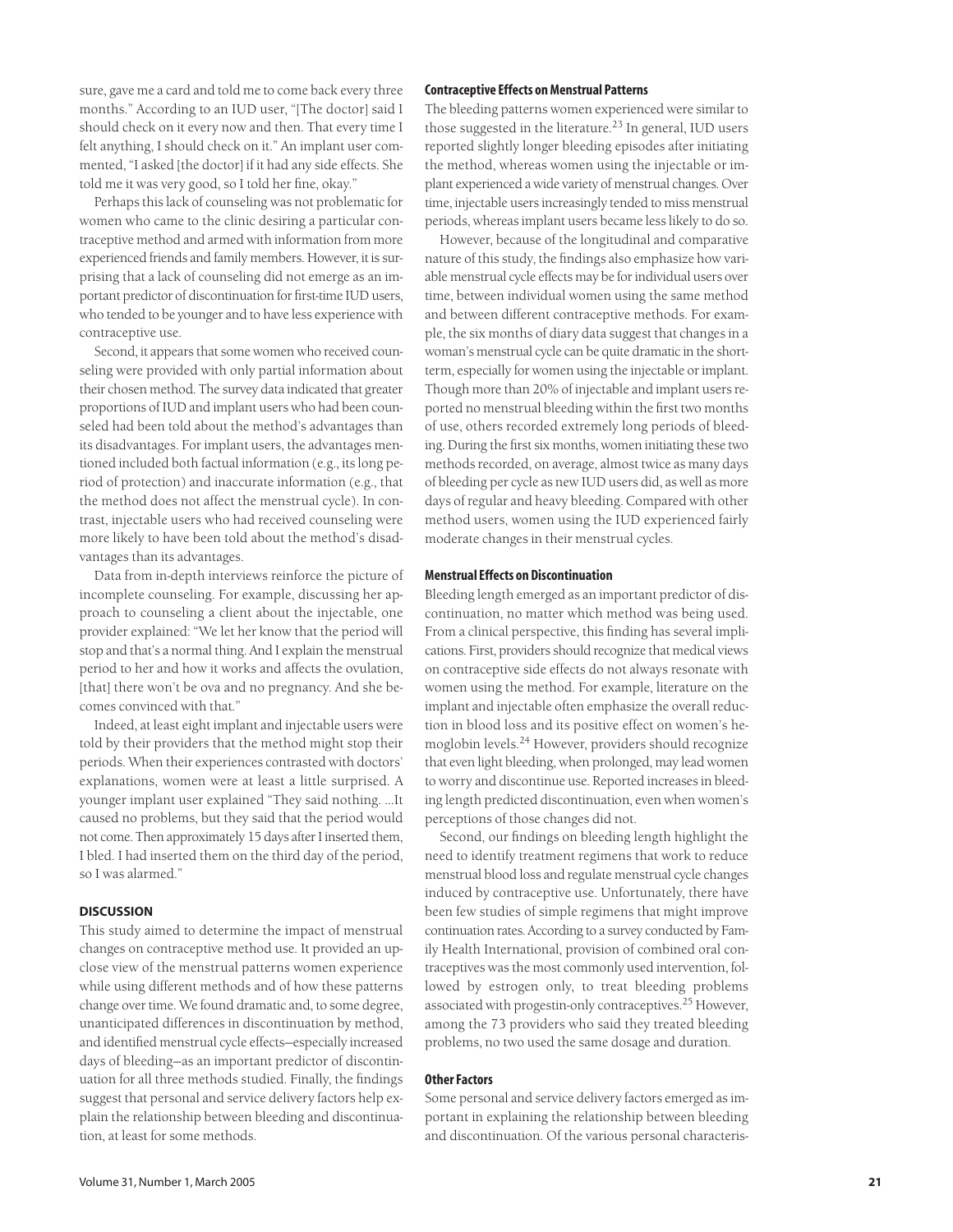tics we examined, only age (among implant users) and husband's knowledge (among IUD users) contributed to our understanding of why bleeding leads to discontinuation. In contrast to previous findings,  $26$  neither total number of children nor desire for more children helped explain discontinuation in this study. Although counseling appeared to be insufficient for an important proportion of women in this study, the complex relationship between counseling, bleeding and discontinuation suggests the possibility that more information is not always better.

#### **Study Limitations**

The requirement that participants be first-time users of the method they initiated when joining the study had a very strong effect on the findings—one that had not been recognized during study design. This criterion essentially created three very different samples of women, in which personal characteristics correlated with method. From an analytic perspective, these distinctly different method groups prevented us from aggregating our data to examine the effect of menstrual and other factors on discontinuation, regardless of specific method used. In addition, the correlation between personal characteristics and method may have obscured potentially important relationships between many of the personal factors (i.e., number of children, desire for more children, education level and spousal characteristics), bleeding and discontinuation. There was much greater variation in these variables across the entire study sample, and there is probably much greater diversity in personal characteristics among users of each of the methods in the real world.

## **CONCLUSIONS**

For many women who discontinue their method, menstrual changes are an important reason. The availability of accurate information also may affect continuation rates. Counseling about side effects can be an effective way to increase continuation rates; $^{27}$  however, it is less clear what specific messages are needed and at what points during use. Our findings raise the possibility that counseling about bleeding and other side effects should be tailored to the personal and contraceptive experiences of women, and that partners may play an important role in how well some women tolerate contraceptive-related bleeding.

#### **REFERENCES**

**1.** Paul C, Skegg D and Williams S, Depot medroxyprogesterone acetate: patterns of use and reasons for discontinuation, *Contraception,* 1997, 56(4):209–214; Fleming D, Davie J and Glasier A, Continuation rates of long-acting methods of contraception, *Contraception*, 1998, 57(1):19–21; Sivin I et al., Levonorgestrel capsule implants in the United States: a 5-year study, *Obstetrics & Gynecology*, 1998, 92(3):337–344; and Stewart GK, Intrauterine devices (IUDs), in: Hatcher RA et al., eds., *Contraceptive Technology*, 17th ed., New York: Ardent Media, 1998, pp. 511–543.

**2.** Rivera R, Chen-Mok M and McMullen S, Analysis of client characteristics that may affect early discontinuation of the TCu-380A IUD, *Contraception*, 1999, 60(3):155–160; Hubacher D et al., Factors affecting continuation rates of DMPA, *Contraception*, 1999, 60(6):345–351; and Tolley E and Nare C, Access to Norplant removal: an issue of informed consent, *African Journal of Reproductive Health*, 2001, 5(1):90–99.

**3.** Trieman KL et al., IUDs—an update, *Population Reports*, 1995, Series B, No. 6.

**4.** Hatcher RA, Depo-Provera injections, implants, and progestin-only pills (minipills), in: Hatcher RA et al., eds., *Contraceptive Technology*, 18th ed., New York: Irvington Publishers, 2004.

**5.** Paul C, Skegg D and Williams S, 1997, op. cit. (see reference 1).

**6.** Gray RH, Parker RA and Biethelm P, Vaginal bleeding disturbances associated with discontinuation of long-acting injectable contraceptives, *British Journal of Obstetrics and Gynaecology*, 1981, 88(3):317–321.

**7.** Dunson TR, Krueger SL and Amatya RN, Risk factors for discontinuation of Norplant implant use due to menstrual problems, *Advances in Contraception*, 1996, 12(3):201–212; and Sivin I et al., 1998, op. cit. (see reference 1).

**8.** Fraser IS et al., A detailed analysis of menstrual blood loss in women using Norplant and nestorone progestogen-only contraceptive implants or vaginal rings, *Contraception*, 2000, 61(4):241–251.

**9.** Hassan EO, El-Nahal N and El-Husseini M, Once-a-month injectable contraceptives, Cyclofem and Mesigyna, in Egypt, *Contraception*, 1999, 60(2):87–92.

**10.** Gray RH, Parker RA and Biethelm P, 1981, op. cit. (see reference 6).

**11.** Datey S, Gaur LN and Saxena BN, Vaginal bleeding patterns of women using different contraceptive methods (implants, injectables, IUDs, oral pills)—an Indian experience, *Contraception*, 1995, 51(3):155– 165; and Fleming D, Davie J and Glasier A, 1998, op. cit. (see reference 1).

**12.** World Health Organization Task Force on Psychosocial Research in Family Planning, Special Programme of Research, and Development and Research Training in Human Reproduction, A cross-cultural study of menstruation: implications for contraceptive development and use, *Studies in Family Planning*, 1981, 12(1):3–16.

**13.** Rivera R, Chen-Mok M and McMullen S, 1999, op. cit. (see reference 2).

**14.** Tolley E and Nare C, 2001, op. cit. (see reference 2).

**15.** Hubacher D et al., 1999, op. cit. (see reference 2).

**16.** Wafai and Associates, Division of Research and Communication, *Report on Expanding Injectable Use—A Diagnostic Study*, Giza, Egypt: Wafai and Associates, 1996, pp. 1–66.

**17.** Tolley E and Nare C, 2001, op. cit. (see reference 2).

**18.** Bruce J, Fundamental elements of the quality of care: a simple framework, *Studies in Family Planning*, 1990, 21(2):61–91.

**19.** Lei ZW et al., Effect of pretreatment counseling on discontinuation rates in Chinese women given depo-medroxyprogesterone acetate for contraception, *Contraception*, 1996, 53(6):357–361; Hubacher D et al., 1999, op. cit. (see reference 2); and Canto De Cetina TP, Canto P and Ordonez LM, Effect of counseling to improve compliance in Mexican women receiving depot-medroxyprogesterone acetate, *Contraception*, 2001, 63(3):143–146.

**20.** McCauley AP and Geller JS, Decisions for Norplant programs, *Population Reports*, 1992, Series K, No. 4.

**21.** Belsey EM, Machin D and d'Arcangues C, The analysis of vaginal bleeding patterns induced by fertility regulating methods, *Contraception*, 1986, 34(3):235–260.

**22.** Belsey EM, Pinol APY and the Task Force on Long-Acting Systemic Agents for Fertility Regulation, Menstrual bleeding patterns in untreated women, *Contraception*, 1997, 55(2):57–65.

**23.** Trieman KL et al., 1995, op. cit. (see reference 3); and Hatcher RA et al., 1998, op. cit. (see reference 4).

**24.** McCauley AP and Geller JS, 1992, op. cit. (see reference 20).

**25.** Nutley T and Dunson TR, Treatment of bleeding problems associated with progestin-only contraceptives: survey results, *Advances in Contraception*, 1997, 13(4):419–428.

**26.** Hubacher D et al., 1999, op. cit. (see reference 2); and Tolley E and Nare C, 2001, op. cit. (see reference 2).

**27.** Lei ZW et al., 1996, op. cit. (see reference 19).